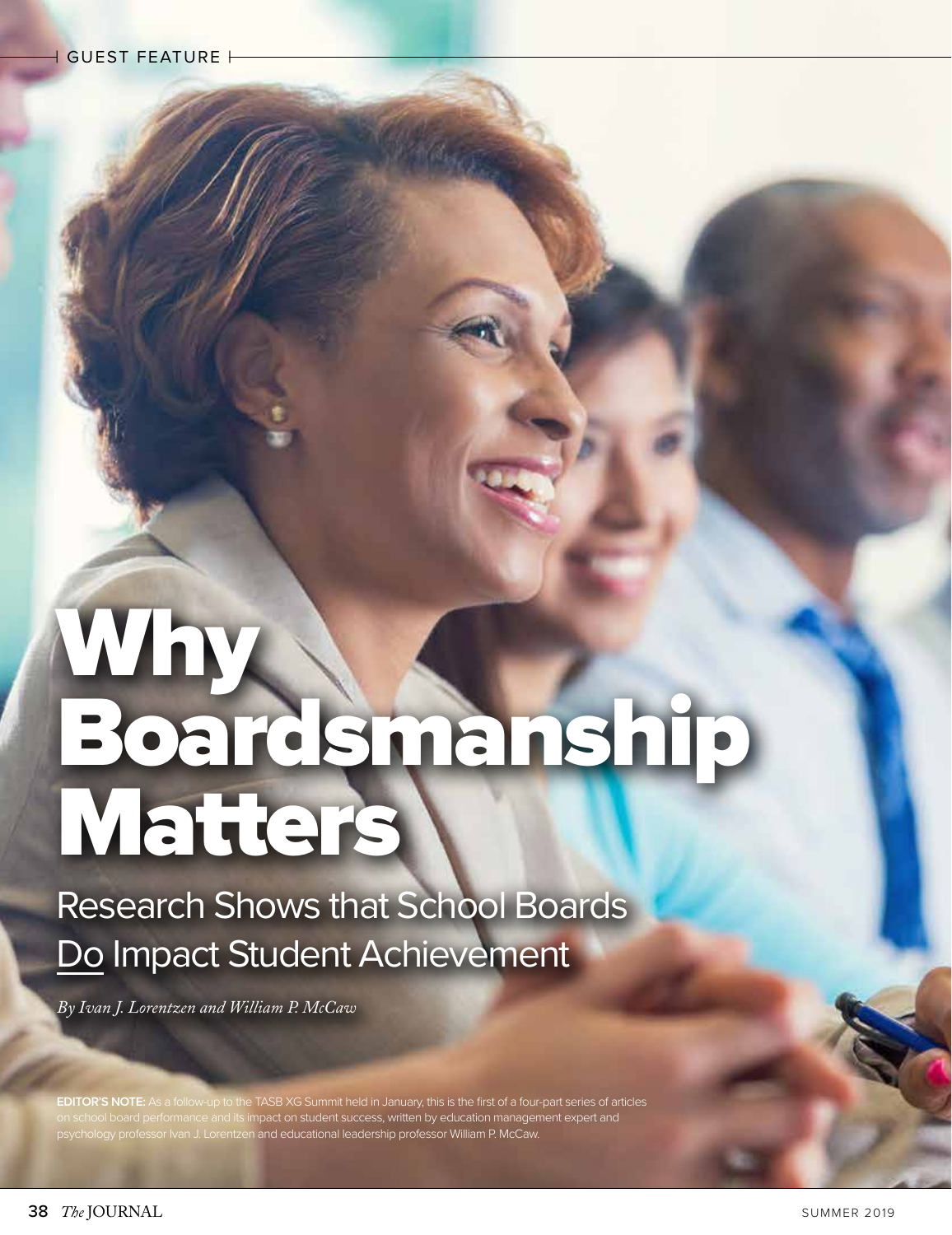

chool boards have many<br>
responsibilities, including approving<br>
budgets, constructing and maintaining<br>
facilities, hiring a superintendent, and ensuring responsibilities, including approving budgets, constructing and maintaining the safety and security of students. The current era of accountability has added student achievement to this list. Specifically, the Texas Education Agency's Framework for School Board Development has at its core a focus on "excellence in student academic achievement."

Ask a dozen people why their school district is high- or low-performing, and you'll get a dozen different answers. Many reasons have been suggested, including differences in funding, facilities, quality of teaching, skill of administration, teachers' unions, socioeconomics, quality of parenting, influence of ethnic minorities, extracurricular opportunities, and the like. Each of these issues, and others, have been studied and found to have some influence on student achievement. But no single issue can adequately account for the vast differences in student achievement that exist between and within school districts.

Student achievement is affected by many factors. Clearly, the most important factors are the individual characteristics, abilities, and circumstances of the students themselves. While public schools are dedicated to addressing individual student needs, schools have no control over who decides to walk through the door. But the district does have control over all the other factors.

If the solution to creating high student achievement in all districts were simple, high student achievement would already be pervasive. Student achievement needs to be addressed in a variety of ways and at different levels where professional expertise can be found. Achievement of individual students is best dealt with by the teacher, while achievement at the classroom and school level is the responsibility of the principal. These are the proximal (nearest the student) factors that have the greatest influence

on student achievement at the individual, class, and school level.

However, there are several distal (farthest from the student) factors that also demand consideration. Student achievement at the district level is best addressed by the superintendent and school board. The district superintendent, for example, has been found to exert districtwide influence on student achievement. And most recently, research has established a relationship between school board actions and district student achievement. This most distal factor was long thought to be far enough removed from the student that the actions of the board did not exert any influence whatsoever on student achievement. This assumption, however, was found not to be true.

**AFTER MORE THAN 15 YEARS OF FOCUSED RESEARCH, IT CAN NOW BE STATED** WITH CONFIDENCE **THAT BOARD BEHAVIORS ARE RELATED TO STUDENT ACHIEVEMENT.**

## **SCHOOL BOARDS MAKE A DIFFERENCE**

Boards do matter, and they can either work with the school district and community in constructive efforts to raise student achievement or behave in ways that actually undermine student achievement. Boards that govern districts with low student achievement scores can no longer hold teachers or administrators solely accountable. Boards themselves are culpable and must accept their proportional level of responsibility.

In fact, the board's role is surprisingly large in determining the student achievement levels of the district. The exact details of how the board exerts influence is the topic of subsequent articles in this series. But at this point, suffice